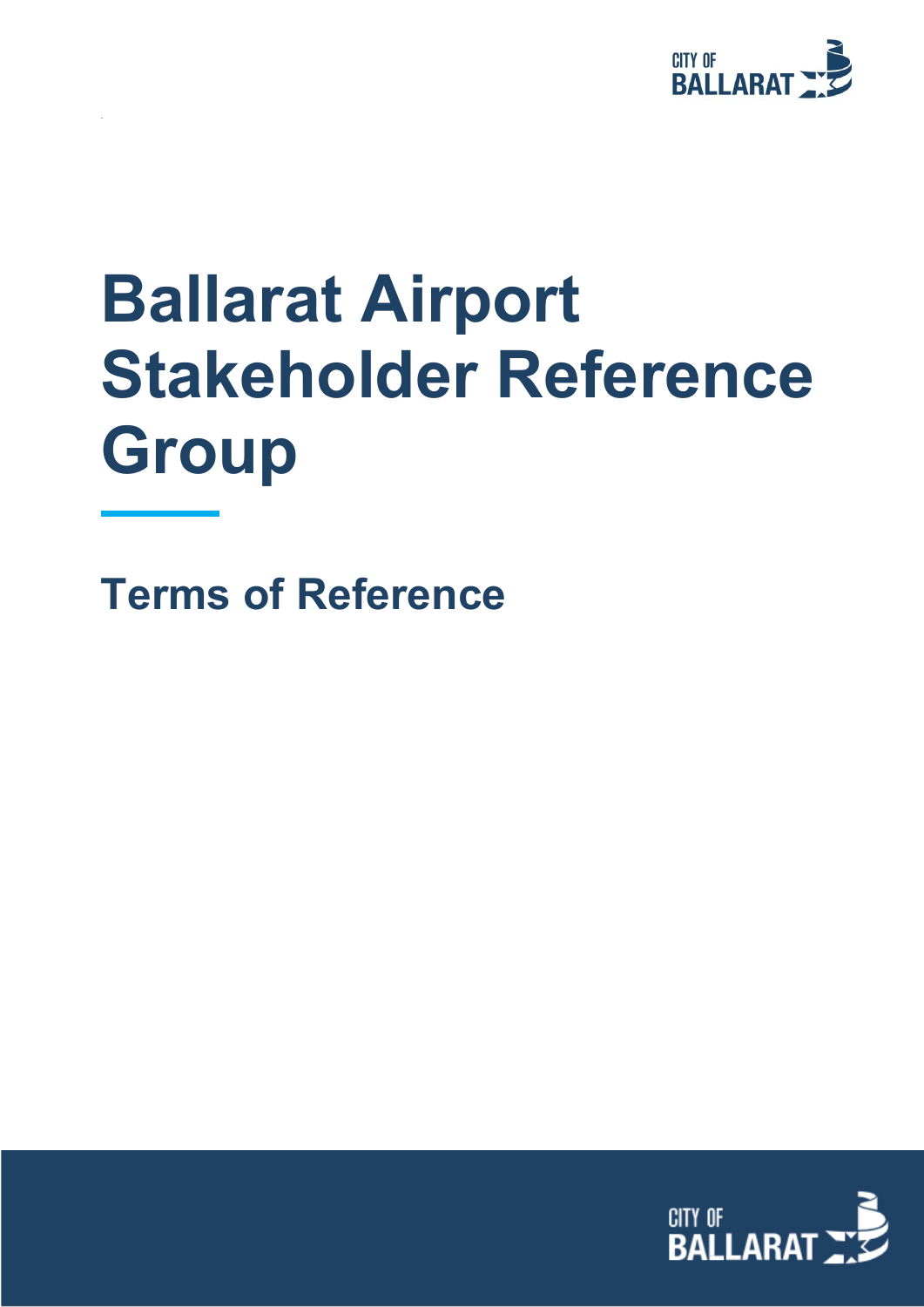

# **Contents**

| 1.11             |  |
|------------------|--|
| 2.               |  |
| 3 <sub>1</sub>   |  |
| $\overline{4}$ . |  |
| 5 <sub>1</sub>   |  |
| 6.               |  |
| $\overline{7}$ . |  |
| 8.               |  |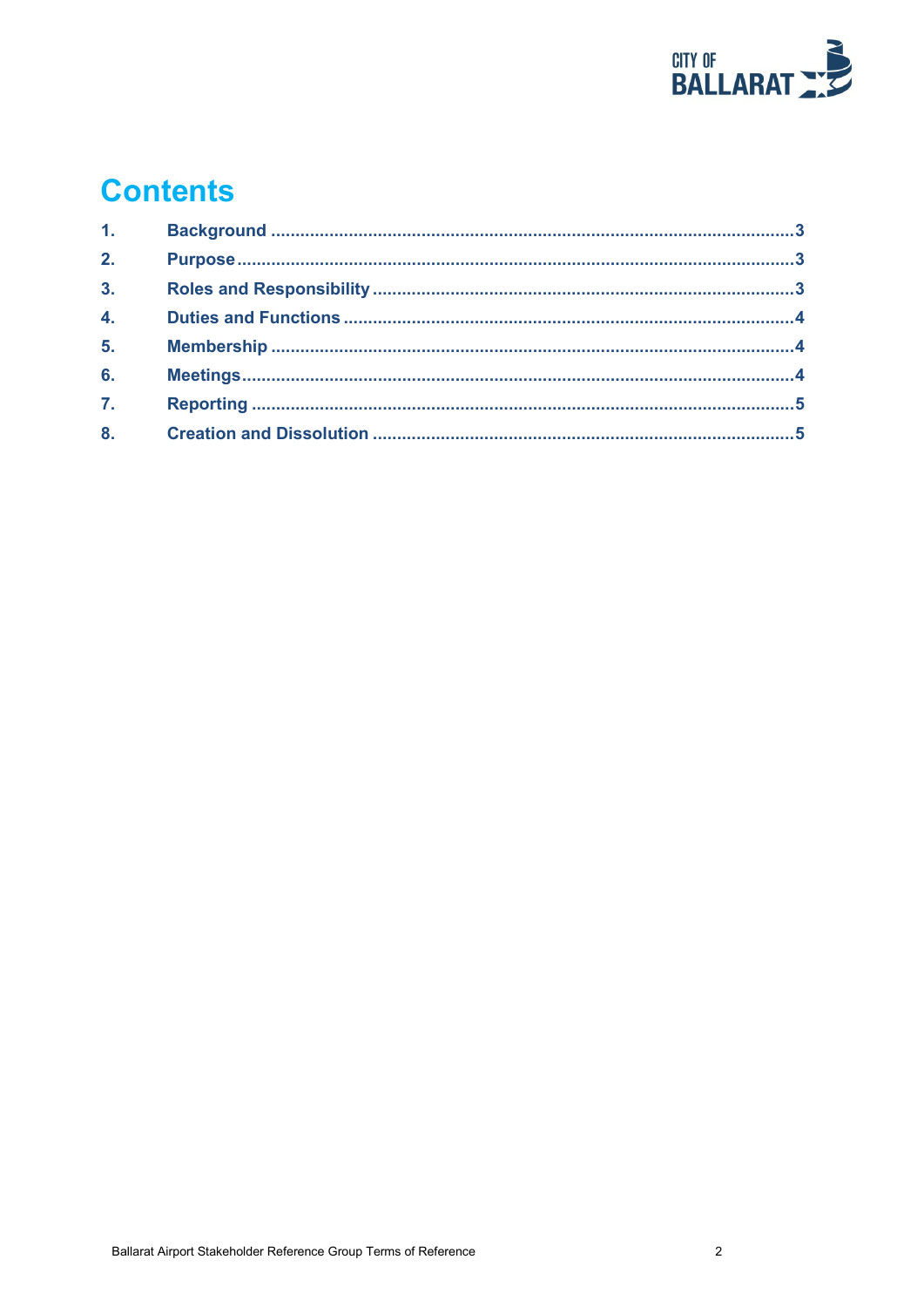

# <span id="page-2-0"></span>**1. Background**

- 1.1 By this Terms of Reference document, the Ballarat City Council (Council) establishes the Ballarat Aerodrome Stakeholder Reference Group. (Reference Group)
- 1.2 Council recognises the importance of stakeholder consultation in relation to the Ballarat Aerodrome held therein. Council has established this Reference Group as a means of consultation for matters relating to the Ballarat Aerodrome.
- 1.3 The Ballarat Aerodrome is situated 7kms northwest od Ballarat Central in the City of Ballarat and the Ballarat Aerodrome elevation is 1,433ft (437m). The Ballarat Aerodrome is situated on several parcels of land comprising 176ha freehold (owned by Council), 132ha of Crown Land permanently reserved for Ballarat Aerodrome purposes and 67ha of Crown Land which is part of the Ballarat common. This gives a total area of land of 467ha.
- 1.4 This Terms of Reference document sets out the structure and basis on which the Reference Group can function.
- 1.5 This Terms of Reference document is authorised by a resolution R126/21 of Council passed on 23 June 2021.

#### <span id="page-2-1"></span>**2. Purpose**

The Reference Group is established for the purpose of:

2.1 Supporting the general operation of the existing Ballarat Aerodrome.

### <span id="page-2-2"></span>**3. Roles and Responsibility**

The role of the Reference Group is to:

- 3.1 To act as the primary means of dealing with community interface issues resulting from expanding activities taking place in and around the aerodrome; and
- 3.2 To help establish clearer lines of communication between Council and residents to support future development and operational activities at the aerodrome.
- 3.3 To ensure that operation of the Aerodrome is supported by optimal consultation processes.
- 3.4 To ensure that aerodrome operational procedures reflect an appropriate balance between commercial and community benefit outcomes.
- 3.5 To provide a consultative forum on appropriate forms of community engagement to support proposed developments.
- 3.6 Reference Group members are expected to keep confidential all sensitive, commercial and personal information that the members may encounter while being a member of the Group, and not to act in any way that would bring the Council into disrepute.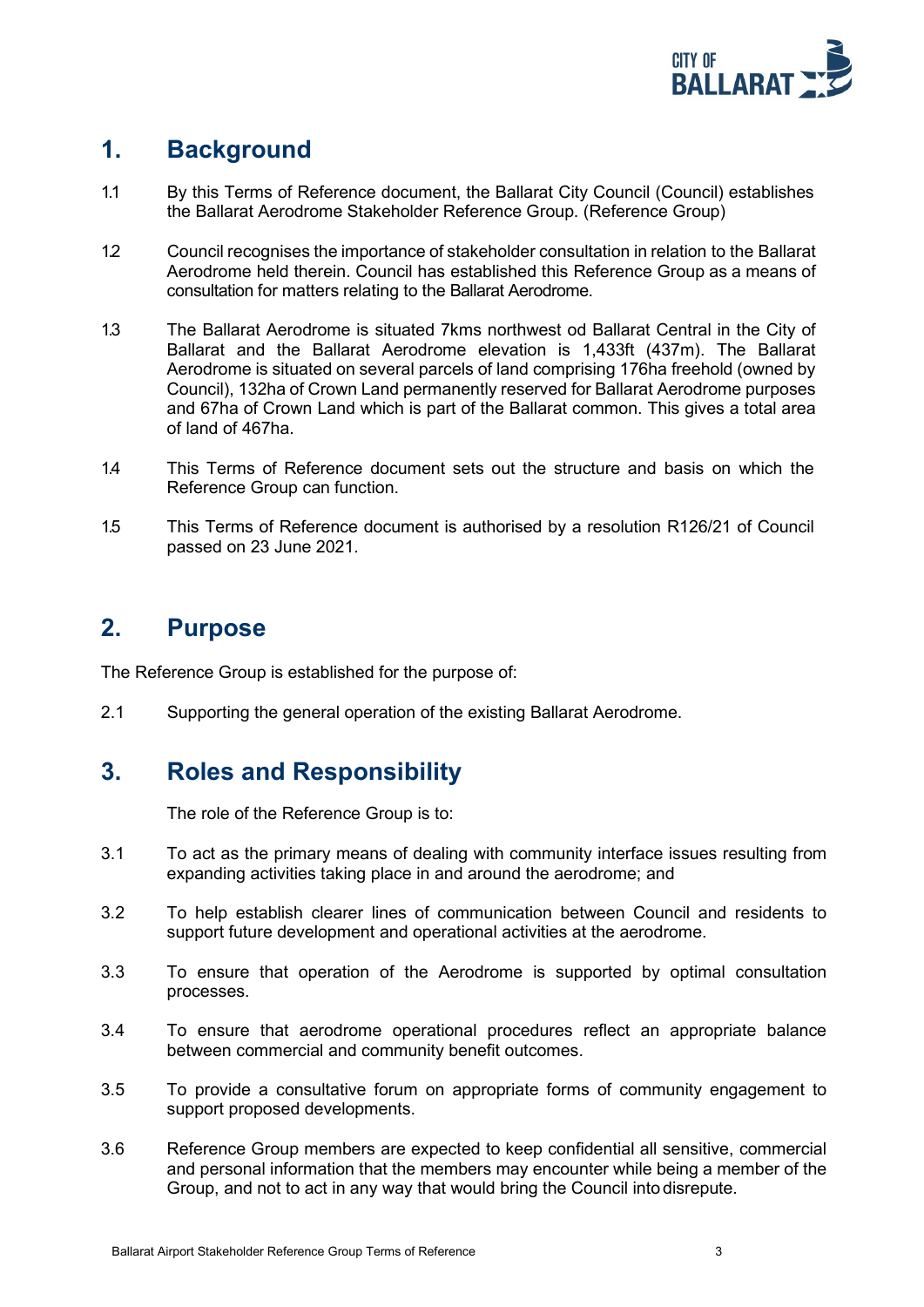

# <span id="page-3-0"></span>**4. Duties and Functions**

4.1 The Reference Group is a consultative forum and hence consensus or other decision-making processes are not required.

## <span id="page-3-1"></span>**5. Membership**

- 5.1 The Ballarat Aerodrome Stakeholder Reference Group will consist of a minimum of [10] members comprising of:
	- 5.1.1 three (3) Councillors of Council as invited or required from time to time.
	- 5.1.2 two (2) community members representatives.
	- 5.1.3 two (2) representatives of Ballarat Aerodrome businesses.
	- 5.1.4 two (2) representatives of Ballarat Aerodrome community tenants.

5.1.5 a representative of the Committee for Ballarat (as nominated by the Committee for Ballarat); and

- 5.2. The Chief Executive Officer shall appoint a Council Officer to provide administrative support and guidance to the Reference Group.
- 5.3. A Council Officer appointed under clause 5.2 is not considered a member of the Reference Group.
- 5.4. A Councillor appointed to the Reference Group will be the designated Chairperson of the Group.
- 5.5 Where the Chairperson is absent from a meeting, the other Councillor will chair will chair the meeting, and in the event of their absence, the Reference Group may appoint any member to act as Chairperson for that meeting
- 5.6 Any Councilor can attend the meeting as an observer.

### <span id="page-3-2"></span>**6. Meetings**

- 6.1 Unless Council resolves otherwise, Reference Group meetings will be conducted at the Group's discretion under the direction of the Chairperson.
- 6.2 The Reference Group shall meet on a quarterly basis and at such times and places as are necessary to enable it to exercise and discharge its functions as described herein.
- 6.3 The Chairperson will chair all Reference Group meetings.
- 6.4 The Chairperson is the authorised spokesperson for the Group.
- 6.5 The role of the Council Officer appointed under clause 5.2 includes:
	- 6.5.1 maintaining a Register of Reference Group members, their date of appointment, reappointment and official positions (if any) held as a Reference Group member;
	- 6.5.2 advising Reference Group members of term completion dates and their eligibility for reappointment as relevant;
	- 6.5.3 acting as the contact point between Council and the Reference Group; and
	- 6.5.4 assisting with meeting the Reference Group's reporting requirements.